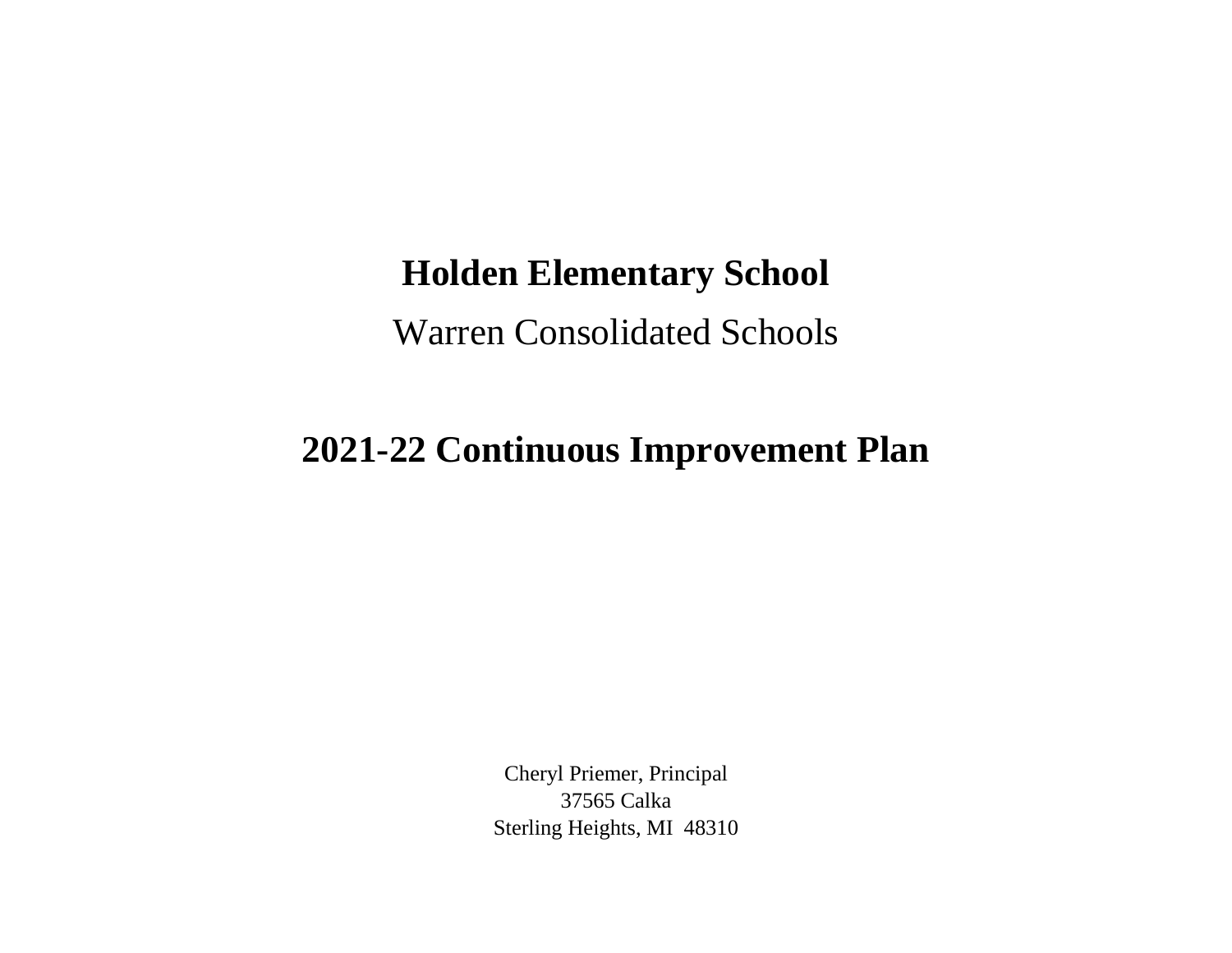**Using your building's data story and equity reflection, review your current improvement plan. Does this new information on equity lead to adjusting or adding any additional strategies or activities to your improvement plan? Indicate your goals below and any revisions for 2021-2022.**

| Goal 1                                                                        |                                                                                                                                                                                                                                                                                                                                                                                                                                                                                                                                                                                                                                                                                                                                                                                                                                                                                                                                             |  |
|-------------------------------------------------------------------------------|---------------------------------------------------------------------------------------------------------------------------------------------------------------------------------------------------------------------------------------------------------------------------------------------------------------------------------------------------------------------------------------------------------------------------------------------------------------------------------------------------------------------------------------------------------------------------------------------------------------------------------------------------------------------------------------------------------------------------------------------------------------------------------------------------------------------------------------------------------------------------------------------------------------------------------------------|--|
| <b>SMART Goal Language</b>                                                    | By 2026, all students at Holden Elementary will meet or exceed State and Local Standards in mathematics.                                                                                                                                                                                                                                                                                                                                                                                                                                                                                                                                                                                                                                                                                                                                                                                                                                    |  |
| <b>Continuation Goal</b><br>(Yes or No)                                       | Yes                                                                                                                                                                                                                                                                                                                                                                                                                                                                                                                                                                                                                                                                                                                                                                                                                                                                                                                                         |  |
| <b>Additional Strategies</b>                                                  | <b>Quality Balanced Math Program</b><br>$\bullet$<br>High Quality Instruction - Teachers will lead students in quality mathematical instruction.<br>$\bullet$<br>Tier 2 Interventions - Based on data, homeroom teachers will lead students in interventions using<br>mathematical discussions, direct reinstruction of strategies, mathematical games, and AVMR.<br>Tier 3 AVMR Math Intervention - Identified students will receive interventions 3-5 times per week.<br>$\bullet$<br>Extended Time/Hours for Grade Level Teams to Meet - to determine how to best service T2 and T3 students<br>$\bullet$                                                                                                                                                                                                                                                                                                                                |  |
| <b>Additional Activities</b>                                                  | Purchase training and implementation materials - ILC with CITS and AVMR with MISD<br>$\bullet$<br>Number talks - extend and enhance problem solving and communication skills<br>$\bullet$<br>Math in Science - integrate curricular instruction<br>$\bullet$<br>Math in Social Studies - integrate curricular instruction<br>$\bullet$<br><b>Checklist for Monitoring</b><br>$\bullet$<br>Evaluate for Impact<br>$\bullet$<br><b>Parent Involvement Activities</b><br>Purchase Intervention student support materials - web-based program, eSpark, MobyMax, Reflex Math<br>$\bullet$<br>Small Group Instruction Training - AVMR and ILC<br>$\bullet$<br>Peer to Peer Observations<br>$\bullet$<br>Evaluate for Impact<br>$\bullet$<br>Teacher Math Intervention Training - MISD AVMR and Math Fluency<br>$\bullet$<br>Intensive Math Instruction - Title I based on deficit areas<br>$\bullet$<br><b>Extended Day Learning</b><br>$\bullet$ |  |
| <b>Title I Funding Source</b><br><b>Update (must match Title</b><br>I budget) |                                                                                                                                                                                                                                                                                                                                                                                                                                                                                                                                                                                                                                                                                                                                                                                                                                                                                                                                             |  |
| <b>Other Funding Sources</b><br>Update                                        | General Budget<br><b>PTPO</b> fundraising<br><b>MISD Grants</b>                                                                                                                                                                                                                                                                                                                                                                                                                                                                                                                                                                                                                                                                                                                                                                                                                                                                             |  |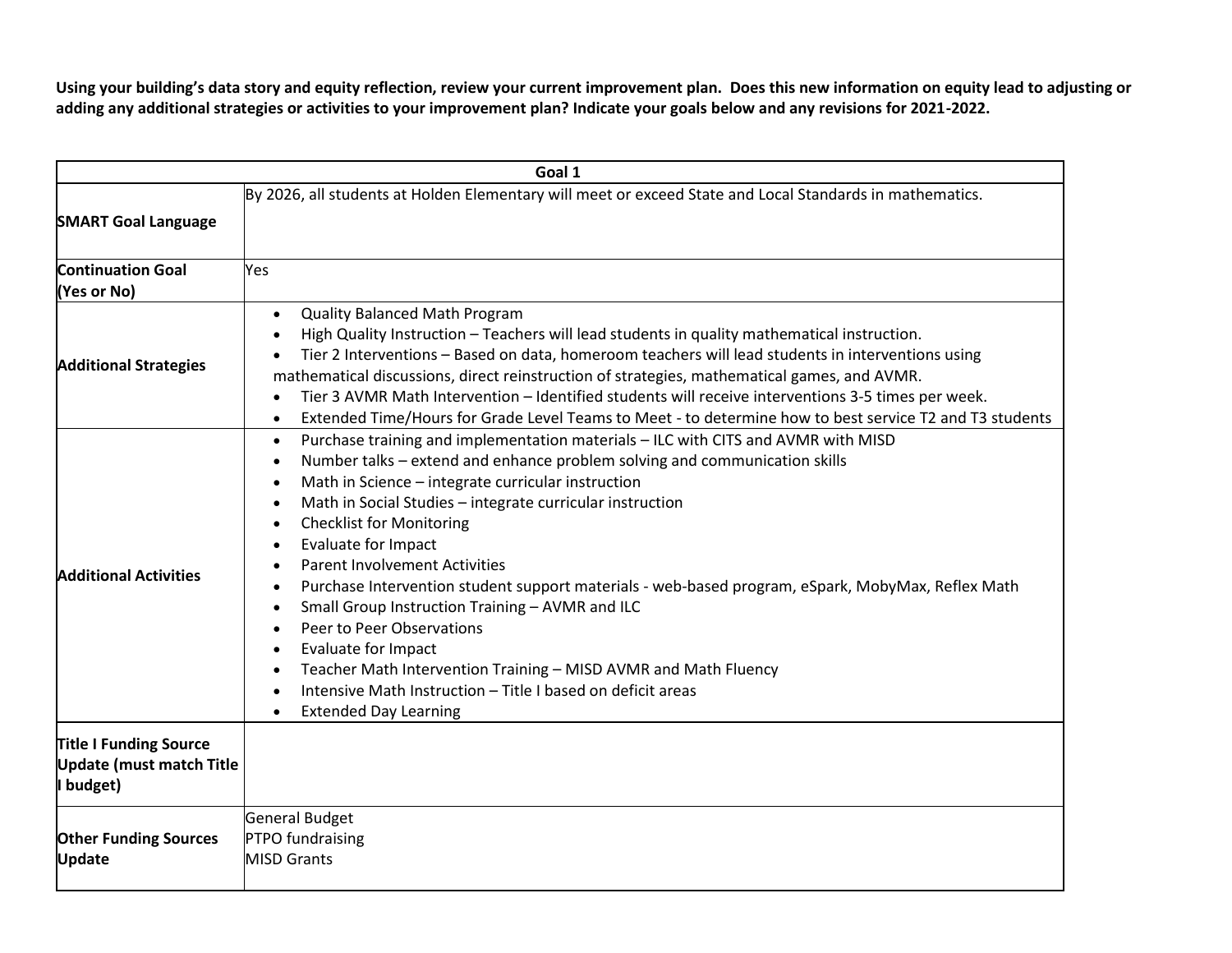|                                                                        | Goal 2                                                                                                                                                                                                                                                                                                                                                                                                                                                                                                                                                                                                                                                                                                                                                                                                                                                                                                         |
|------------------------------------------------------------------------|----------------------------------------------------------------------------------------------------------------------------------------------------------------------------------------------------------------------------------------------------------------------------------------------------------------------------------------------------------------------------------------------------------------------------------------------------------------------------------------------------------------------------------------------------------------------------------------------------------------------------------------------------------------------------------------------------------------------------------------------------------------------------------------------------------------------------------------------------------------------------------------------------------------|
| <b>SMART Goal Language</b>                                             | By 2026, all students at Holden Elementary School will meet or exceed State and Local standards in English Language<br>Arts.                                                                                                                                                                                                                                                                                                                                                                                                                                                                                                                                                                                                                                                                                                                                                                                   |
| <b>Continuation Goal</b><br>(Yes or No)                                | Yes                                                                                                                                                                                                                                                                                                                                                                                                                                                                                                                                                                                                                                                                                                                                                                                                                                                                                                            |
| <b>Additional Strategies</b>                                           | Quality Literacy Instruction Across the Curriculum<br>$\bullet$<br>Balanced Literacy Instruction- Teachers will lead students in balanced literacy instruction.<br>Tier 2 Intervention-Tier 2 ELA intervention support will be provided by the classroom teacher to students working<br>below grade level. Support from and continued training from districts CITS will guide teachers.<br>Tier 3 Intervention Support- intensive support provided by Title 1 teachers, LAT, TC, Homeroom, and/or Resource<br>Room teacher in small groups<br>Extended Time/Hours for Grade Level Teams to Meet - to determine how to best service T2 and T3 students<br>$\bullet$                                                                                                                                                                                                                                             |
| <b>Additional Activities</b>                                           | Purchase Training and Implementation materials-CITS, MISD<br>$\bullet$<br>Differentiated Instruction<br>$\bullet$<br>Literacy Effort and Recognition Program - bookmarks, t-shirts, books, trinket prizes, bracelets, lanyards, etc.<br>Parent Literacy Involvement<br>$\bullet$<br>Reading/Writing in Science<br>$\bullet$<br>Reading/Writing in Social Studies<br>$\bullet$<br>Writing Scoring Clinics/workshops<br><b>Checklist for Monitoring</b><br>Evaluate for Impact<br>Purchase Replacement Take Home Materials - leveled readers, baggies, word games, flashcards, sight words,<br>alphabet activities, etc.<br>Purchase Intervention student support materials - web-based program, Jan Richardson, eSpark, MobyMax<br>EL student support<br><b>Corrective Reading and Reading Mastery</b><br>$\bullet$<br>Language for Learning/Language for Thinking<br><b>Extended Day Learning</b><br>$\bullet$ |
| <b>Title I Funding Source</b><br>Update (must match Title I<br>budget) |                                                                                                                                                                                                                                                                                                                                                                                                                                                                                                                                                                                                                                                                                                                                                                                                                                                                                                                |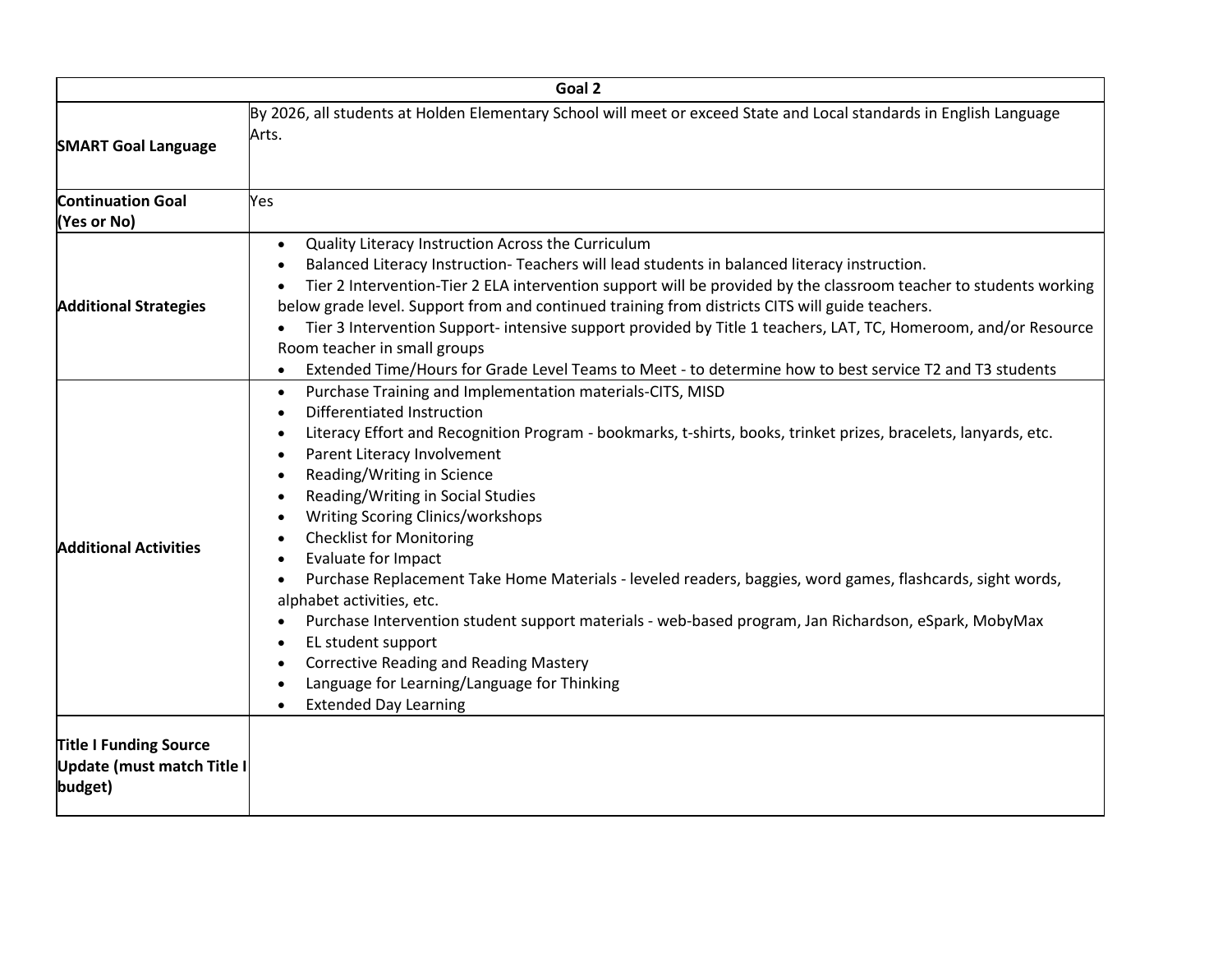| <b>Other Funding Sources</b><br><b>Update</b> | <b>General Budget</b><br><b>PTPO</b> fundraising<br><b>MISD Grants</b> |
|-----------------------------------------------|------------------------------------------------------------------------|
|-----------------------------------------------|------------------------------------------------------------------------|